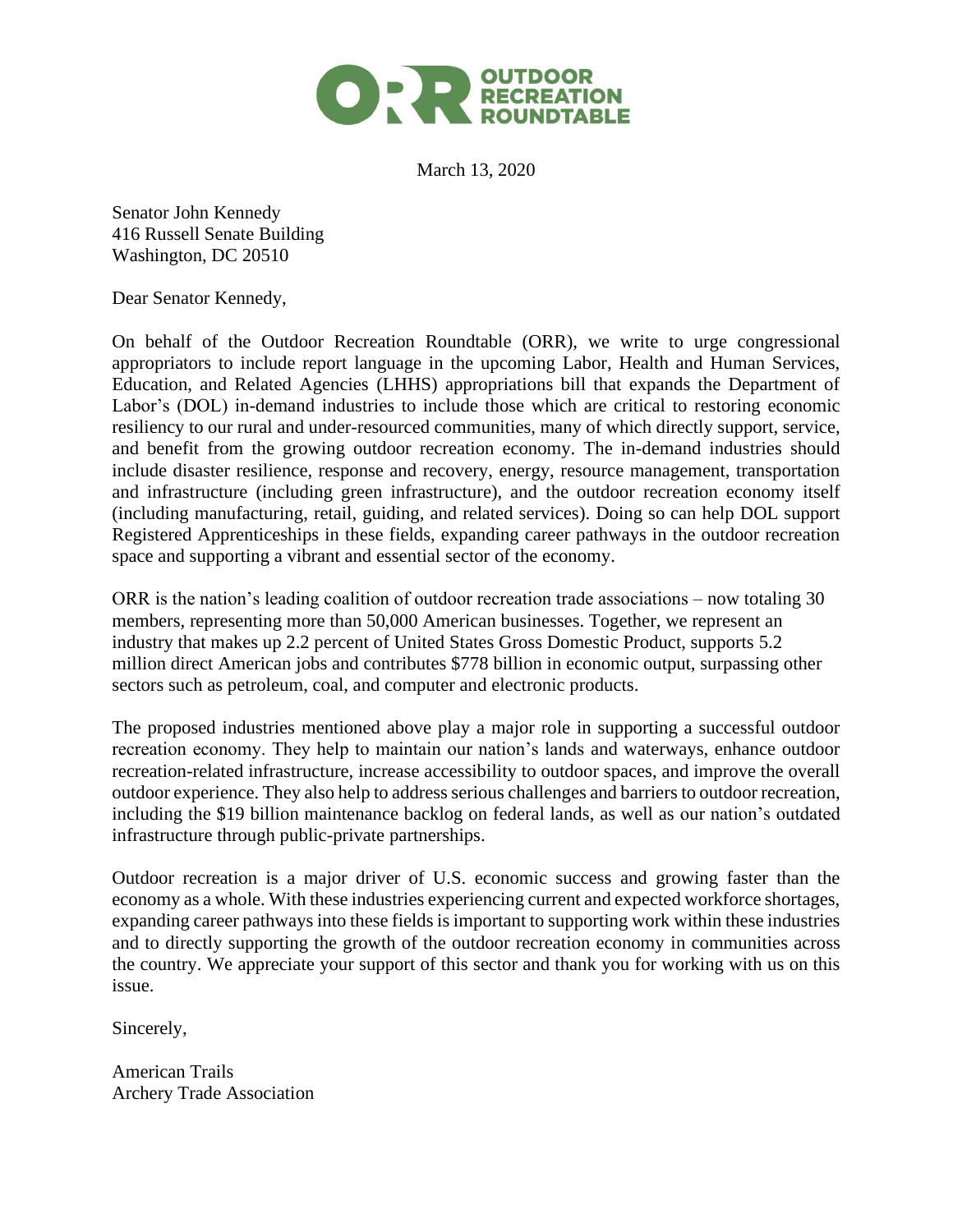Association of Marina Industries Boat Owners Association of the United States The Corps Network Marine Retailers Association of the Americas National Association of RV Parks and Campgrounds National Marine Manufacturers Association RV Dealers Association RV Industry Association Specialty Equipment Market Association

## **Proposed Registered Apprenticeship Report Language**

Registered Apprenticeship programs are proven to connect underrepresented, minority, and economically disadvantaged populations to career opportunities, to decrease the current skills gap, and to support the emerging and growing industries that are helping to restore economic vitality and resiliency across America.

To help address the predicted growth and workforce needs of many industries not currently categorized as "in-demand," connect underrepresented, minority, and economically disadvantaged populations to opportunity, decrease the current skills gap, and expand Registered Apprenticeships to industries not currently utilizing the system, we propose the following report language in a Labor, Health and Human Services, Education and Related Agencies Appropriations Bill. These changes are not unprecedented. The House recently included the following language expanding "in-demand" industries:

*Current Language from House Labor-HHS FY20 Committee [Report:](https://appropriations.house.gov/sites/democrats.appropriations.house.gov/files/FY2020%20LHHS%20Filed%20Report%20-%20HR2740.pdf) The Committee supports the use of apprenticeship grants that provide worker education in in-demand fields, including first responder, utility (water), as well as in goods movement sectors such as global logistics, rail and other freight-related employment.* 

We propose the following changes to meet the growing workforce demands in the listed industries. In addition, we advocate to expand the Registered Apprenticeship program to industries not currently using or underutilizing this system. Registered apprenticeship is a proven successful model. Expanding it to more industries may address the growing skills gap, address current and future workforce needs, and create economic opportunity and growth.

*Proposed Language: The Committee supports the use of apprenticeship grants that provide worker education in in-demand and emerging fields, including first responder; disaster resilience, response, and recovery; utility (energy and water) and resource management; transportation and infrastructure (including green infrastructure); goods movement sectors such as global logistics, rail and other freight-related employment; and outdoor recreation economyrelated employment. The Committee is expanding in-demand industries to better reflect current and future workforce and economic opportunities and needs. Additionally, the Committee*